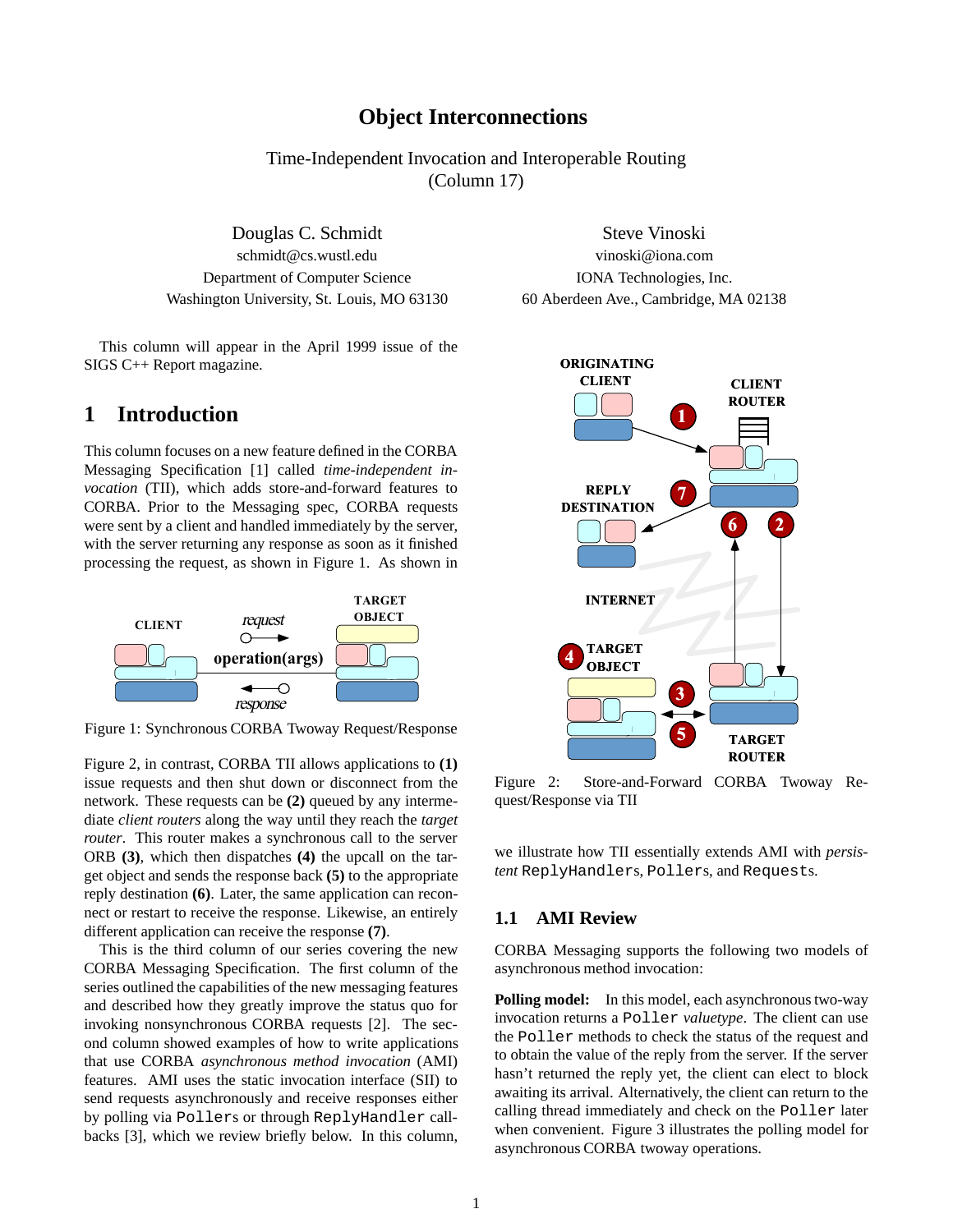

Figure 3: Polling Model for CORBA Asynchronous Twoway **Operations** 

**Callback model:** In this model, the client passes an object reference for a ReplyHandler object as a parameter when it invokes a two-way asynchronous operation on a server. When the server responds, the client ORB turns the response into a request on the client's ReplyHandler. Figure 4 illustrates the callback model for asynchronous CORBA twoway operations.



Figure 4: Callback Model for CORBA Asynchronous Twoway Operations

In general, the callback model is more efficient than the polling model because the client need not poll for results. However, it forces clients to behave as servers, which increases the complexity of certain applications, particularly "pure" clients.

#### **1.2 Motivation for Time-Independent Invocation (TII)**

To motivate the new CORBA TII feature, imagine that you're sitting on a plane late at night returning home from a business trip. You're tired, but you've been waiting all day to look into a hot stock tip you received earlier from a friend. You start up your CORBA-based stock application on your laptop, and start reviewing information that you downloaded over the phone just before boarding the plane.

After investigating the tip, you decide your friend was right, and you issue a buy order. Your stock application informs you that your buy request has been queued and that it will be issued the next time you connect your laptop to a network. Satisfied, you put away your laptop and drift off to sleep.

Because CORBA has traditionally been associated only with synchronous RPC-style requests, you might think this scenario is far-fetched or even impossible. It isn't. TII allows you to develop applications that rely on store-and-forward messaging, just like the stock buying example we describe above.

### **2 Overview of TII Basics**

TII is essentially a specialization of CORBA AMI. The difference between the two lies in the length of request and reply lifetimes. With regular AMI, the client request lives only until it reaches the target object. Likewise, the reply lives until the client application obtains it, either by polling or through a callback. With TII, however, requests and replies can be stored persistently in *routers* until their targets become available.

In general, TII is useful for applications that require guaranteed delivery of requests to target objects that may not be connected to a network at the time a message is sent. Email is a good analogy to understand the CORBA TII model. When you send an email message, the email program on your laptop might queue it until you plug into the network. At that point, your laptop mailer sends the message to a local Simple Mail Transfer Protocol (SMTP) server. In turn, this server routes your message to the next SMTP server, which stores and forwards it to other SMTP servers until your message reaches its intended recipient.

Just as an SMTP server accepts email messages and stores them persistently until it can forward them to the next hop, a TII router accepts CORBA requests and replies and stores them persistently until it can forward them to the next router. Because CORBA routers can store TII requests and replies persistently, they can outlive the clients and servers that send and receive them. Therefore, TII is useful for applications running on "occasionally-connected" clients, such as the laptop computer described in our stock buying application example above. By using TII, requests and replies can be delivered to their targets when network connections, routing agents, and QoS properties permit.

## **3 Illustrating TII Features with the Stock Buying Application**

To illustrate TII features in more detail, let's examine the workings, step-by-step, of the stock buying application example described in Section 1.2. Below, we'll explain how (1) the request was initially created, (2) the first router was identified, (3) the request was sent, (4) the request is invoked by the target router, and (5) the reply is handled.

**1. Initial request:** When you click the button on your stock application's GUI to commit your buy order, your application's ORB first attempts to issue your request directly to the target using normal AMI semantics. If your laptop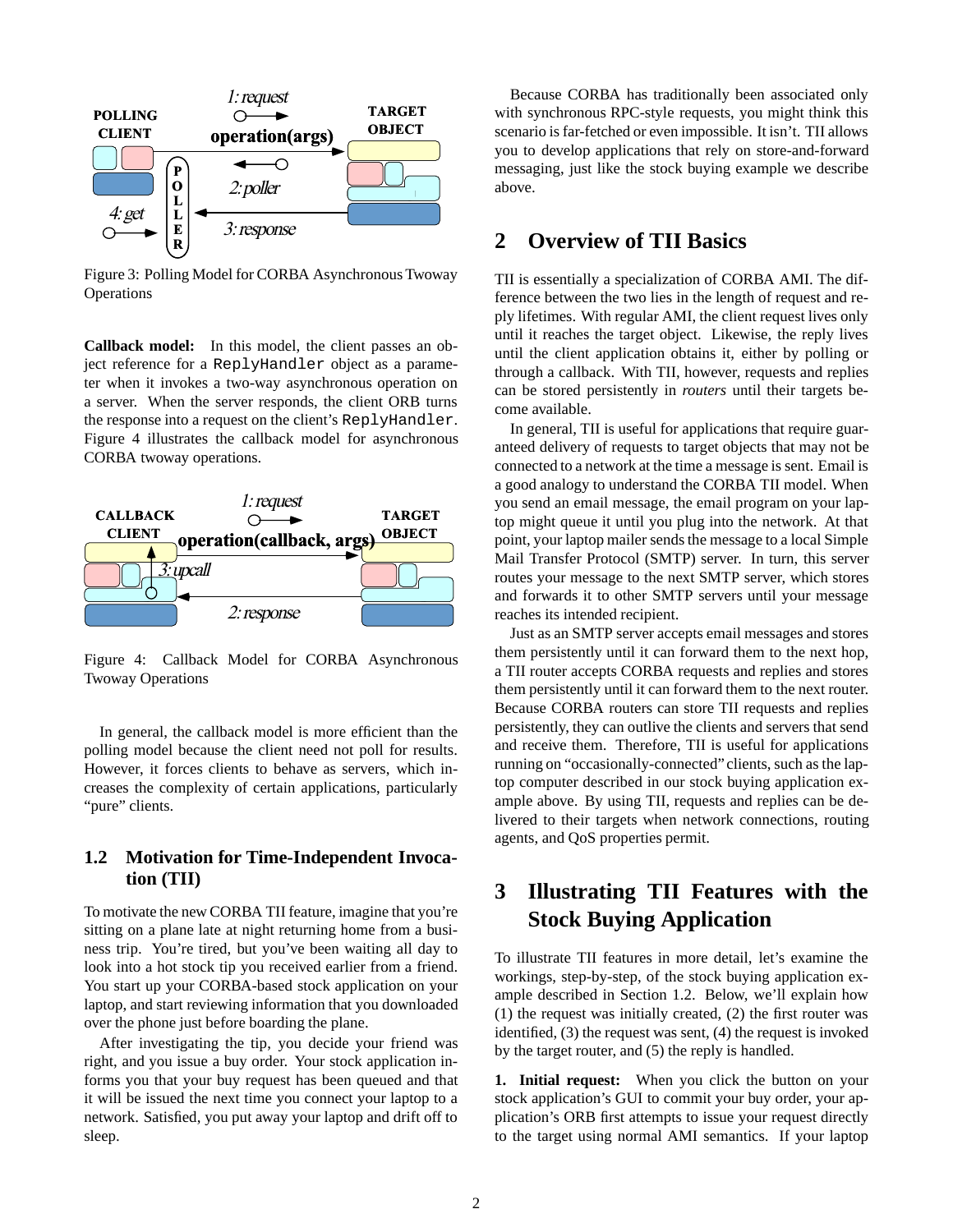were hooked into a network and connectivity to the target stock broker object could be established, the ORB would send the request, receive the reply, and the twoway operation would be complete. In our use-case, however, the ORB's attempt to deliver the request fails because your laptop is not plugged into a network.

It's important to note that most of the actual work involved in sending the request via the TII is done by the ORBs and intermediate CORBA routers. For instance, the fact that the ORB fails to deliver the request might not be revealed to the application, *e.g.*, the ORB might catch the failure and decide to send the request to a router instead. Thus, all you need to worry about is writing the client and server code, as usual.

**2. Router identification:** Because the attempt to deliver the AMI request failed, the client ORB looks for a router to handle the request instead. Exactly how the ORB finds a router is implementation-specific. For example, the ORB might look in the target object's Interoperable Object Reference (IOR) for routing information, or it might just use its own local CORBA router. A CORBA router implements standard CORBA Messaging IDL interfaces. Therefore, it's identified by a normal CORBA object reference.

**3. Sending the request:** Once the client ORB identifies the initial router, it must send the request to it. How it sends the request depends on whether the client application uses the callback or polling AMI model, both of which we examine below.

 **Callbacks:** If the client application uses a callback ReplyHandler, the client ORB uses the Router interface of the MessageRouting module, shown below:

```
module MessageRouting
{
  struct RequestInfo { /* described below */ };
  typedef sequence<RequestInfo> RequestInfoSeq;
  interface Router
  {
    // Send one request to a server.
    void send_request (in RequestInfo req);
    // Send multiple requests to a server.
    void send_multiple_requests
           (in RequestInfoSeq req_seq);
  };
};
```
The RequestInfo struct contains enough information for a router to either locate the request target object or to find the next router it should pass the request to. Therefore, the client ORB can supply a list of routers, the object can supply a list of routers in its IOR, or a router can use its own list.

```
module MessageRouter
{
  interface Router; // Defined above
  typedef sequence<Router> RouterList;
  struct RequestInfo
  {
    // List of routers visited thus far.
    RouterList visited;
```

```
// List of routers remaining to visit.
RouterList to_visit;
// Object we're invoking our request upon.
Object target;
// Index of IOR profile being used to send
// this request.
unsigned short profile_index;
// Location where the reply should return to.
ReplyDestination reply_destination;
// Quality of service parameters.
Messaging::PolicyValueSeq selected_qos;
// Contents of the message.
RequestMessage payload;
```
A RequestInfo contains the payload field, which is the contents of the RequestMessage itself. In addition, it contains the target object reference, along with the series of routers that have been visited and that remain to be visited in the visited and to visit fields respectively. The selected qos field contains quality of service (QoS) parameters that can be used by routers to decide how to store and forward this request relative to other requests.

};

The reply destination field stores the destination of the reply, which is of type ReplyDestination:

```
module MessageRouting
{
  enum ReplyDisposition {
   TYPED, UNTYPED
  };
 struct ReplyDestination {
    ReplyDisposition handler_type;
    Messaging::ReplyHandler handler;
    sequence<string> typed_excep_holder_repids;
 };
};
```
To use an application-specific ReplyHandler, the *client ORB* – not the client application, but the ORB on which it runs  $-$  sets the handler type field of the ReplyDestination to the TYPED enum value. In this case, the handler field contains the object reference for the client application's ReplyHandler that will receive the AMI reply callback. Note that UNTYPED handlers are used between routers because a router can't possibly implement all typed operations, so it must use untyped handlers.

To implement TII using the callback model, the client ORB invokes the send request method, passing in a RequestInfo structure.

 **Polling:**If the application uses a Poller instead of the ReplyHandler, the client ORB uses the PersistentRequestRouter interface of the router to invoke the create persistent request operation:

module MessageRouting {

```
// ... RequestInfo and Router
// declarations from above.
```

```
// Forward declaration.
```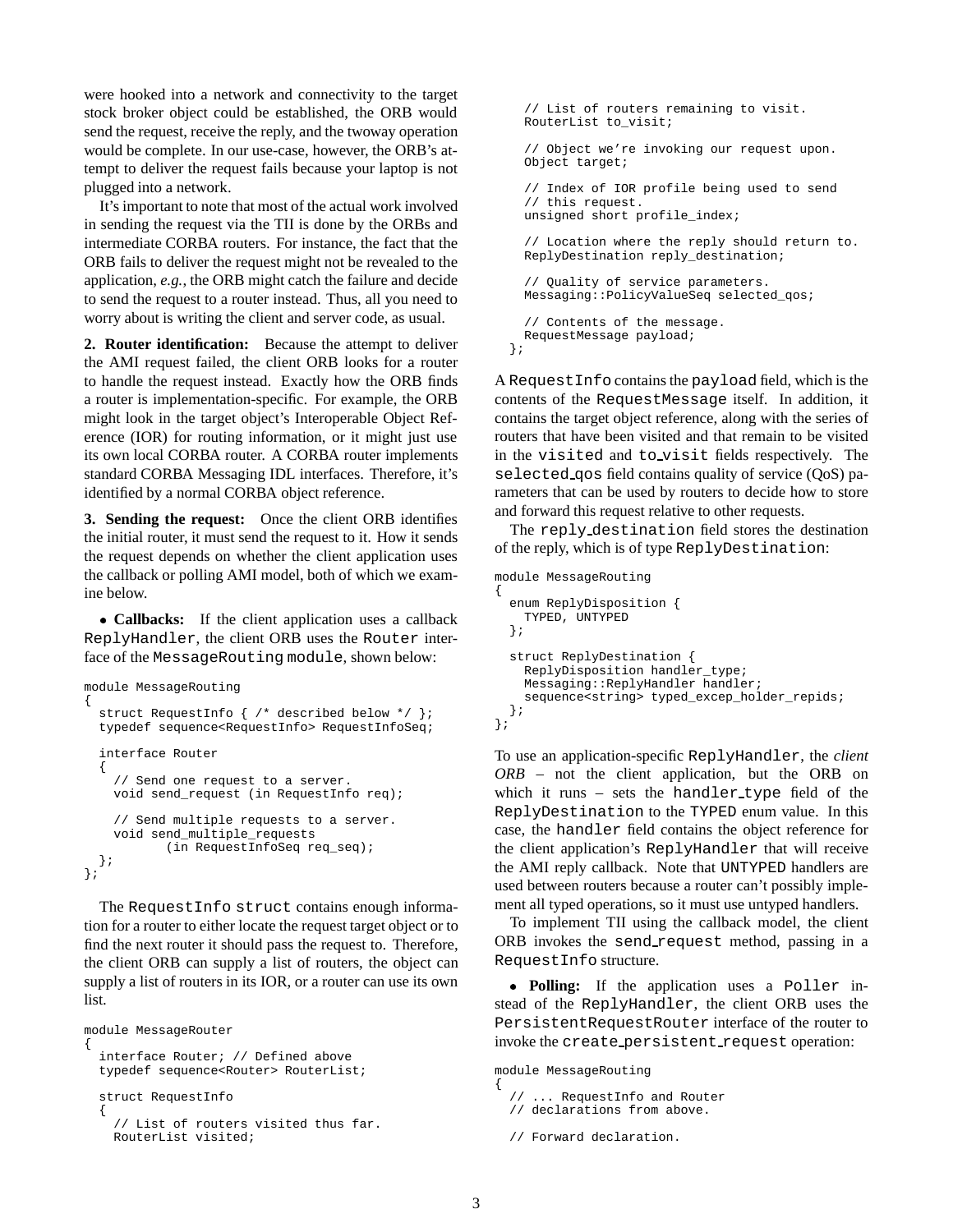```
interface PersistentRequest;
  interface PersistentRequestRouter
  {
    PersistentRequest
    create_persistent_request
      (in unsigned short profile_index,
       in RouterList to_visit,
       in Object target,
       in CORBA::PolicyList current_qos,
       in RequestMessage payload);
    };
};
```
Note how most fields included in the RequestInfo are included

as parameters in create persistent request. The PersistentRequest object reference returned by the router provides operations and attributes that allow the client ORB to determine whether a reply is available for the request:

```
module MessageRouting
```

```
{
  // ...
  interface PersistentRequest
  {
    readonly attribute boolean
      reply_available;
    GIOP::ReplyStatus get_reply
      (in boolean blocking,
       in unsigned long timeout,
       out MessageBody reply_body)
        raises (ReplyNotAvailable);
    attribute Messaging::ReplyHandler
      associated_handler;
 };
};
```
The PersistentRequest object reference that the router returns from create persistent request is implemented by the router itself. The client ORB uses this object reference to (1) check for reply availability, via the reply available attribute and (2) obtain the reply itself, via the get reply operation.

The MessageBody is the marshaled contents of the request itself. The associated handler attribute is nil for a polling client. However, it can be used if a client switches from the polling model to the callback model by associating a ReplyHandler with its Poller. A client can make this switch by setting the associated handler attribute of its Poller valuetype.

If the client uses the polling model, the router establishes itself as the reply target by implementing the UntypedReplyHandler interface:

```
module MessageRouting
{
  interface UntypedReplyHandler
    : Messaging::ReplyHandler {
    void reply
      (in string operation_name,
       in GIOP::ReplyStatus reply_type,
       in MessageBody reply_body);
    };
};
```
To implement TII using the polling model, the client ORB obtains a PersistentRequest object reference via create persistent request and then uses it to poll for the reply.

**4. Invoking the target router:** The request passes through one or more routers until it reaches a router that can invoke the operation on the target object. This router is called the *target router*. The target router acts as a "remote client proxy" that dispatches the request on behalf of the client application and subsequently receives the reply.

Recall from our previous column that AMI, and thus TII, does not affect the target object implementation. This means that the target router invokes the request on the target object *synchronously*. Thus, the target carries out the request and returns a reply just as it does for any normal synchronous request.

**5. Reply handling:** When the target object replies, the reply returns to the target router. The target router turns the reply into a request, invoking either another router's send request operation, or targeting the original reply destination. The handler type disposition of the reply destination indicates whether the reply handler is typed or untyped. In turn, this indicates whether the original application used the callback or polling reply model, allowing the reply to be delivered properly.

The reason a router would invoke another router rather than invoking the target directly is that it might not have direct connectivity to the target. For example, the router in the client enterprise might route the request through a firewall, onto the Internet, and onward to the router in the server enterprise. The server-side router, which lives in the same network as the target object, then routes the request to the target.

# **4 Concluding Remarks**

This concludes the penultimate column in our series on the CORBA Messaging specification. In this column, we motivated the need for the new time-independent invocation (TII) feature in CORBA. The TII is a specialization of AMI that supports "store-and-forward" semantics. Time-independent requests may actually outlive the requesting client process, meaning that the response may be processed by a completely different application than the originating client.

As always, if you have any questions about the material we covered in this column or in any previous ones, please email us at object\_connect@cs.wustl.edu.

# **References**

[1] Object Management Group, *CORBA Messaging Specification*, OMG Document orbos/98-05-05yes ed., May 1998.